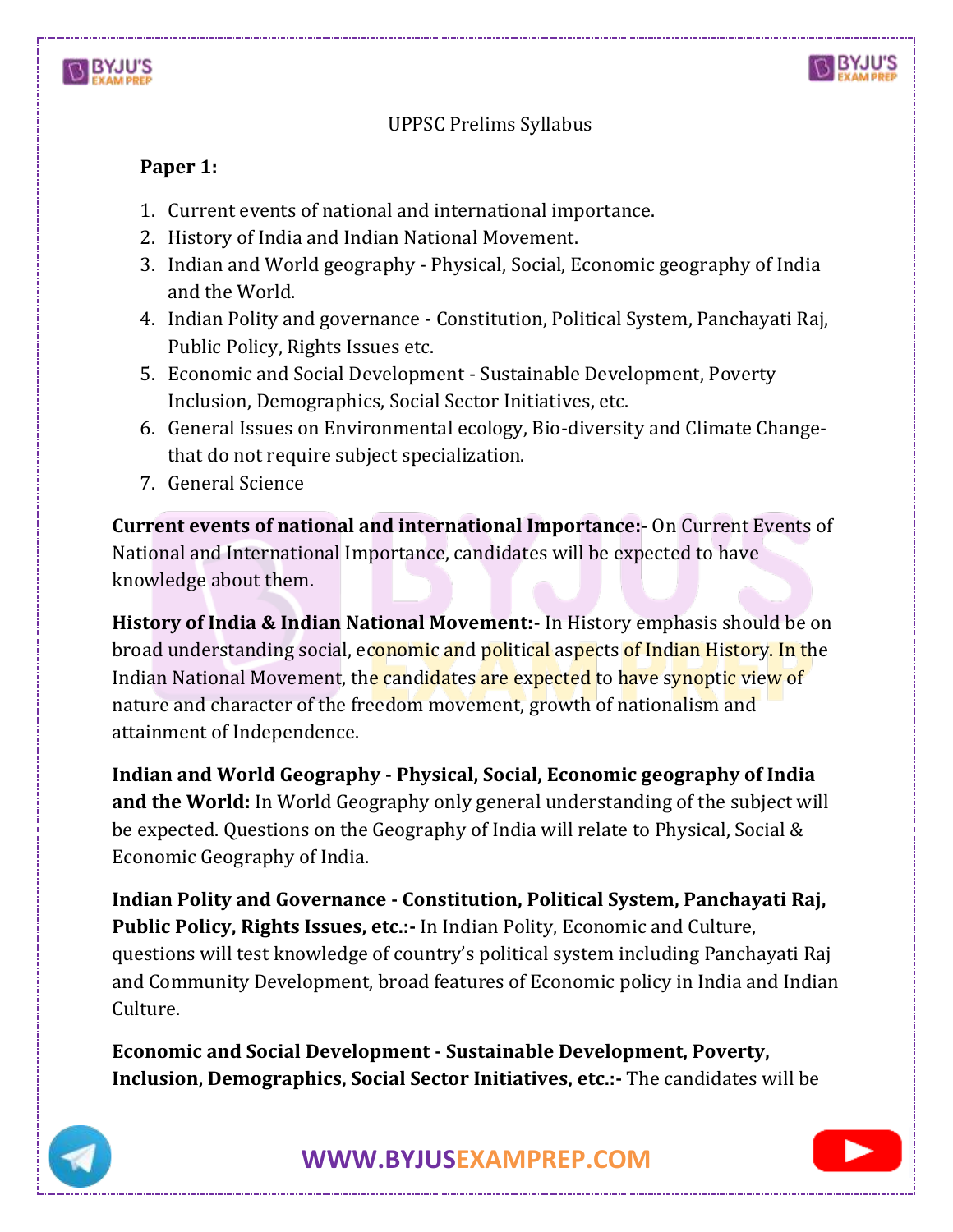



tested with respect to problems and relationship between Population, Environment and Urbanisation.

**General Issues on Environmental ecology, Bio-diversity and Climate Change**  that do not require subject specialization, General awareness of the subject is expected from candidates.

**General Science:-** Questions on General Science will cover general appreciation and understanding of Science including matters of every day observation and experience, as may be expected of a well educated person, who has not made a special study of any scientific discipline.

## **Paper 2:**

- 1. Comprehension.
- 2. Interpersonal skills including communication skills.
- 3. Logical reasoning and analytical ability.
- 4. Decision making and problem solving.
- 5. General mental ability
- 6. Elementary Mathematics upto Class X level- Arithmatic, Algebra, Geometry and Statistics.
- 7. General English upto Class X level.
- 8. General Hindi upto Class X level.
- 9. Elementary Mathematics (Upto Class X Level)

## **Arithmetic:-**

- 1. Number systems: Natural Numbers, Integers, Rational and Irrational numbers, Real numbers, Divisors of an Ineger, prime Integers, L.C.M. and H.C.F. of integers and their Interrelationship.
- 2. Average
- 3. Ratio and proportion
- 4. Percentage
- 5. Profit and Loss
- 6. Simple and Compound Interests
- 7. Work and Time
- 8. Speed, Time and Distance

## **Algebra :-**

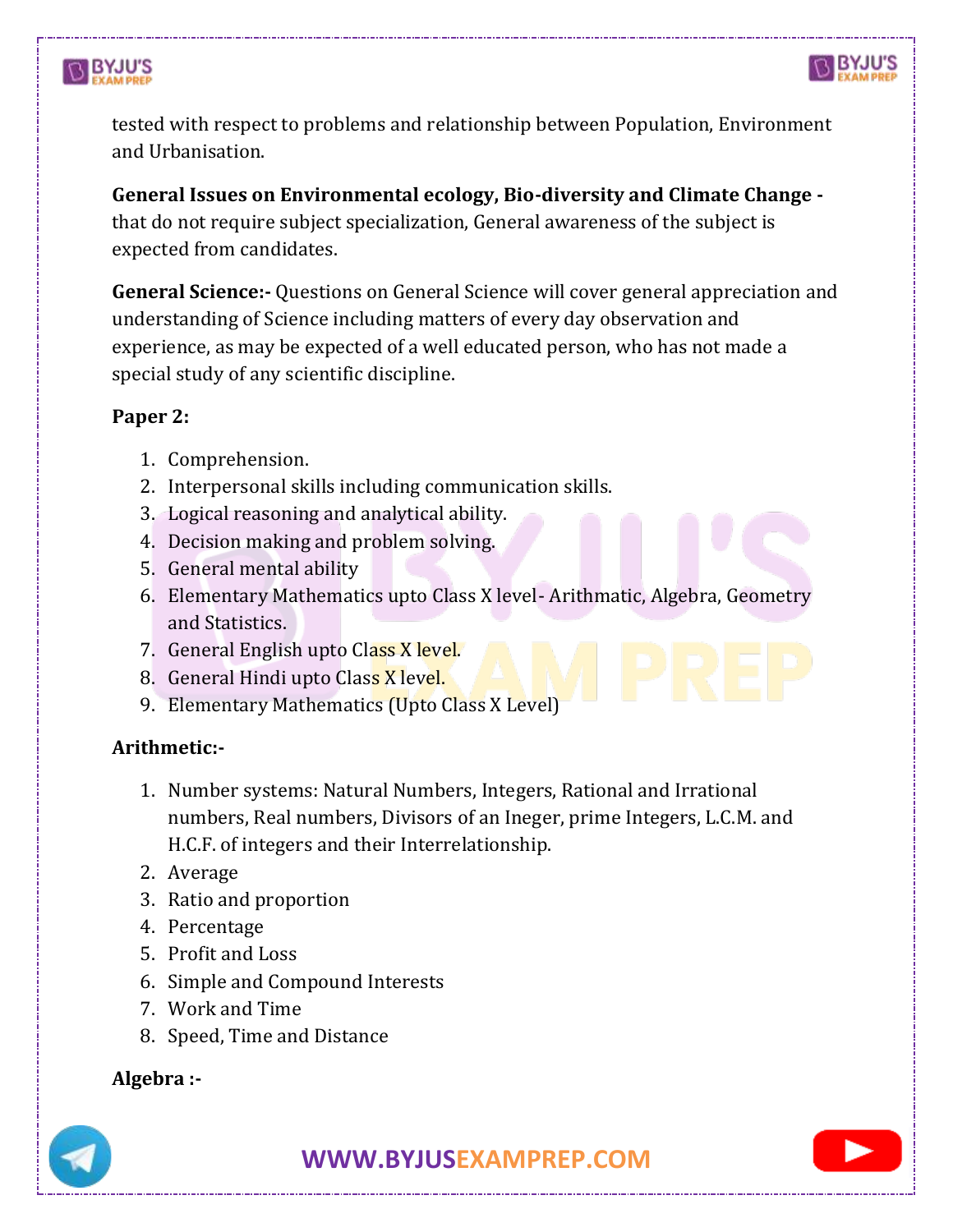



- 1. Factors of polynomials, L.C.M. and H.C.F. of polynomials and their Interrelationship, Remainder theorem, simultaneous linear equations, quadratic equations.
- 2. Set Theory:- Set null set, subsets and proper subsets of a set, operations (Union, Intersections, difference, symmetric difference) between sets, venn diagram.

**Geometry:-** (i) Constructions and theorems regarding triangle, rectangle, square, trapezium and circles, their perimeter and area. (ii) Volume and surface area of sphere, right circular cylinder, right circular Cone and Cube.

**Statistics:-** Collection of data, Classification of data, frequency, frequency distribution, tabulation, cumulative frequency. Representation of data - Bar diagram, Pie chart, histogram, frequency polygon, cumulative frequency curves (ogives) , Measures of Central tendency: Arithmetic Mean, Median and Mode.

#### **General English Upto Class X Level**

- 1. Comprehension
- 2. Active Voice and Passive Voice
- 3. Parts of Speech
- 4. Transformation of Sentences
- 5. Direct and Indirect Speech
- 6. Punctuation and Spellings
- 7. Words meanings
- 8. Vocabulary & Usage
- 9. Idioms and Phrases
- 10.Fill in the Blanks

# **सामान्य हिन्दी (िाईस्कू ल स्तर तक) के पाठ्यक्रम में सम्ममललत हकये जाने वाले हवषय**

- 1. हिन्दी वर्णमाला, हवराम चिन्ि
- 2. शब्द रिना, वाक्य रिना, अर्ण
- 3. शब्द-रूप
- 4. संचि, समास
- 5. हियायें
- 6. अनेकार्ी शब्द
- 7. हवलोम शब्द